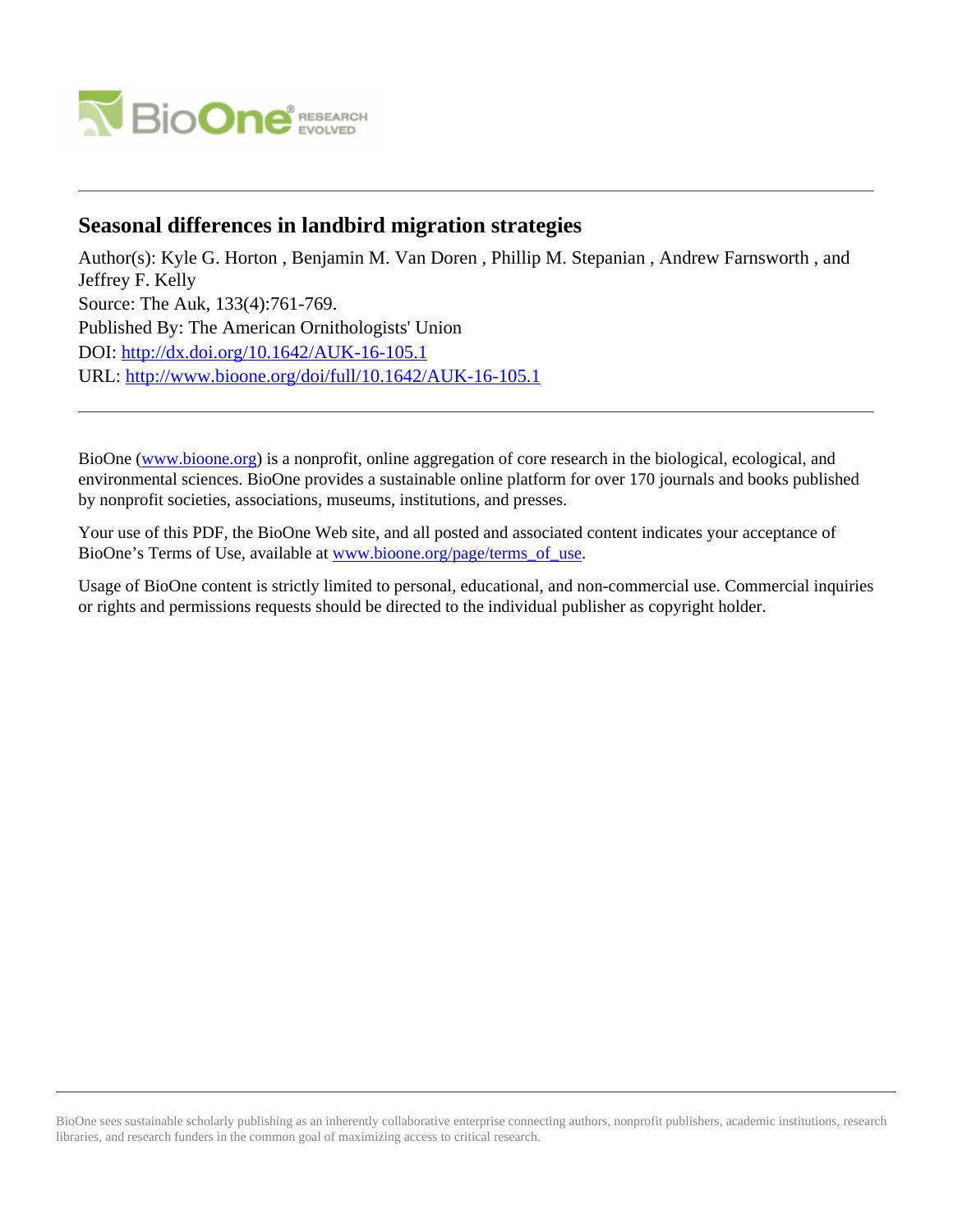

RESEARCH ARTICLE

# Seasonal differences in landbird migration strategies

# Kyle G. Horton,<sup>1,2,3</sup>\* Benjamin M. Van Doren,<sup>4</sup> Phillip M. Stepanian,<sup>3,5</sup> Andrew Farnsworth,<sup>6</sup> and Jeffrey F. Kelly $^{1,2}$

<sup>1</sup> Department of Biology, University of Oklahoma, Norman, Oklahoma, USA<br>
<sup>2</sup> Oklahoma Biological Survey, University of Oklahoma, Norman, Oklahoma, USA<br>
<sup>3</sup> Advanced Radar Research Center, University of Oklahoma, Norman,

\* Corresponding author: [hortonkg@ou.edu](mailto:hortonkg@ou.edu)

Submitted May 27, 2016; Accepted June 13, 2016; Published September 7, 2016

## ABSTRACT

Migrating birds make strategic decisions at multiple temporal and spatial scales. They must select flight altitudes, speeds, and orientations in order to maintain preferred directions of movement and to minimize energy expenditure and risk. Spring flights follow a rapid phenology, but how this rapid transit translates to in-flight decisions is not clear. We described flight strategies of nocturnally migrating landbirds using 6 weather surveillance radars during spring (2013–2015) and fall (2013–2014) migratory periods in the eastern United States to investigate seasonal decisionmaking patterns and how climate change may influence these trends. During spring, we found groundspeed and airspeed of migrants to be significantly higher than those of fall migrants; compensation for wind drift was also significantly greater during spring. Our results indicate that birds make more rapid and precise flights in spring that are only partially explained by meteorological phenomena. Future applications at greater spatial scales will allow direct comparisons of in-flight behaviors with predictions from migration theory.

Keywords: aeroecology, bird migration, compensation, NEXRAD, radar, remote sensing, wind drift

## Diferencias estacionales en las estrategias de las aves terrestres migratorias

#### RESUMEN

Las aves en migración toman decisiones estratégicas en múltiples escalas temporales y espaciales. Ellas deben seleccionar la altitud, velocidad y orientación del vuelo para mantener la dirección preferida de movimiento, y para minimizar el gasto de energía y el riesgo. Los vuelos en la primavera siguen una fenología rápida, pero no es claro cómo este tránsito rápido se traduce en decisiones durante el vuelo. Describimos las estrategias de vuelo de aves terrestres que migran durante la noche usando seis radares de vigilancia del clima durante los periodos migratorios de primavera (2013–2015) y otoño (2013–2014) en el oriente de Estados Unidos para investigar los patrones estacionales de toma de decisiones y cómo el cambio climático podría afectar estas tendencias. Encontramos que la velocidad en aire y tierra de las aves migrantes durante la primavera es significativamente mayor que las de la migración de otoño; la compensación por corrientes de viento también fue significativamente mayor durante la primavera. Nuestros resultados indican que las aves hacen vuelos más rápidos y precisos en la primavera que solo pueden ser parcialmente explicados por fenómenos meteorológicos. La aplicación futura de estos métodos en escalas espaciales mayores permitirá comparaciones directas de los comportamientos durante el vuelo con predicciones teóricas de la migración.

Palabras clave: compensación, corrientes de viento, ecología aérea, migración de las aves, NEXRAD, radar, sensores remotos.

## INTRODUCTION

The capacity of avian migrants to make time- and placesensitive decisions in response to seasonal conditions underlies their abilities to successfully reach breeding and wintering grounds (Alerstam 1979, Alerstam and Hedenström 1998). Western hemisphere migratory journeys may span several thousand kilometers, from winter-

ing grounds in Central and South America and southern portions of the United States to northern breeding grounds in the United States and Canada (Newton 2008). Spring migratory movements are generally completed more quickly than fall movements (Newton 2008, La Sorte et al. 2013, 2016, Nilsson et al. 2013). The need for haste in spring is well documented (Newton 2008, La Sorte et al. 2013, Nilsson et al. 2013): birds arriving late to breeding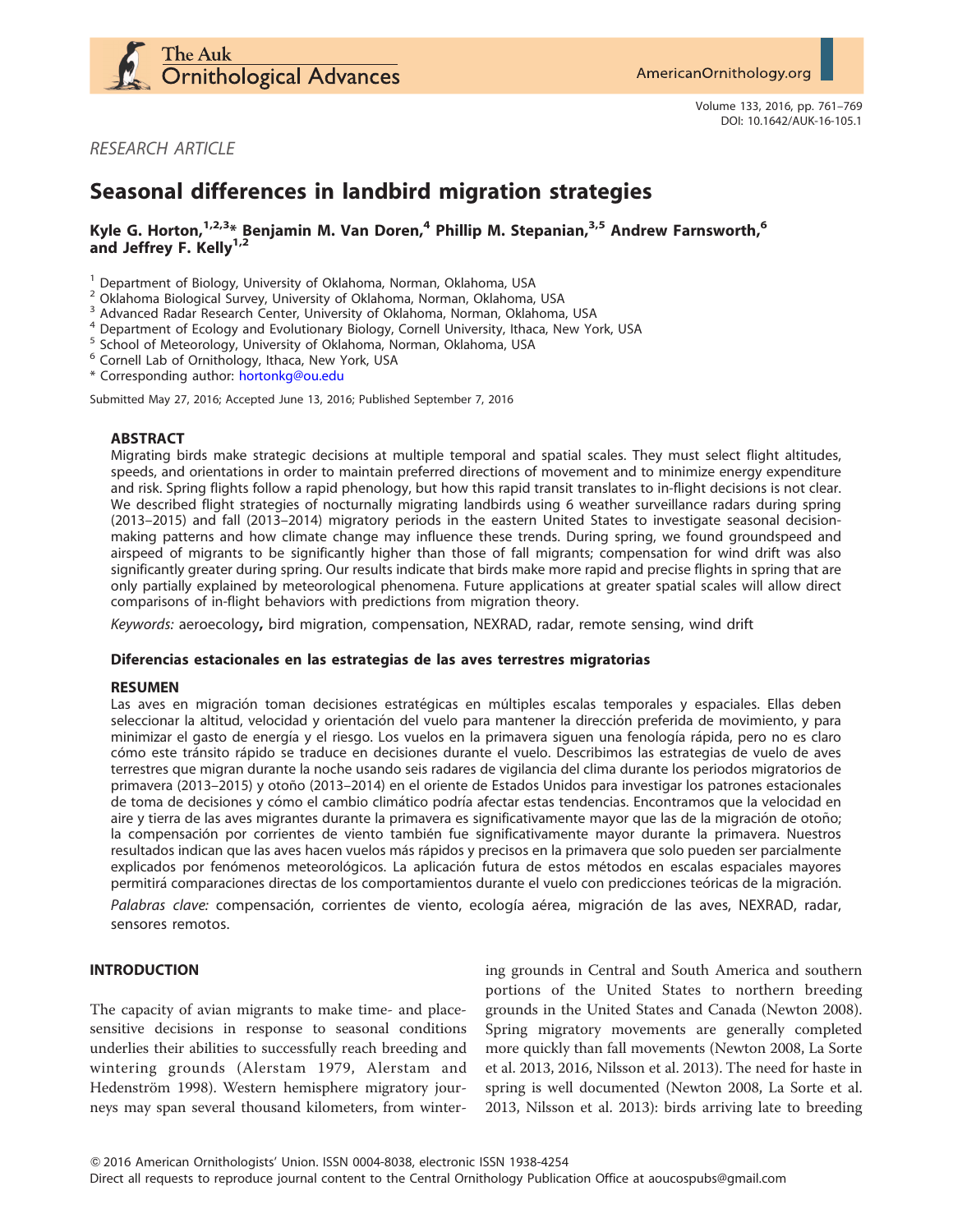grounds often suffer reduced fitness (Kokko 1999). However, mechanisms facilitating this increased pace of movement—and how global climate change will influence migration speeds—are less well understood.

Timing differences can stem from variation in stopover behavior and flight strategy. Seasonal differences in stopover behavior have been reported (Morris et al. 1994), but in-flight behaviors remain poorly known, particularly at relevant temporal and spatial extents. Existing natural variation in migration speeds (Bäckman and Alerstam 2003, Nilsson et al. 2013) provides an opportunity to test predictions about the role of in-flight behaviors in determining overall migration speed, defined as the time required to transit between wintering and breeding grounds. Our understanding of the mechanisms that operate en route at the migration assemblage level, such as how migrants actively manage their flight altitude, speed, and orientation, are imperative for forecasting future implications for migratory birds, particularly with mounting evidence that climate change alters migration phenology (Butler 2003, Jonzén et al. 2006).

Prevailing wind conditions and birds' flight strategies, in combination, exert the greatest influence on migration speeds (Kemp et al. 2010, Nilsson et al. 2014), but few studies have examined these factors in North America at an assemblage level (La Sorte et al. 2014). We hypothesize that migrants select flight strategies in spring that facilitate faster migration with increased airspeeds and greater compensation for wind drift (Bäckman and Alerstam 2003, Nilsson et al. 2013). To study these behaviors at large spatial scales, we use recent advances in radar remote sensing (Stepanian and Horton 2015) to measure the aggregated behaviors of millions of individual birds during spring and fall along the east coast of the United States. We examine these patterns at both coastal and inland sites because recent work has shown that in-flight behaviors differ substantially across these regional landscapes (Horton et al. 2016).

## **METHODS**

#### Weather Surveillance Radar Data

We used level-II weather surveillance radar (hereafter WSR-88D) products from 3 coastal radars and 3 inland radars (Figures 1 and 2). WSR-88Ds sample the airspace every 5–10 min, sequentially scanning at  $0.5$  or  $1.0^{\circ}$ azimuthal intervals and collecting data every 250 m in range from the radar. These radars transmit at 10-cm wavelength, peak power of 750 kW, and possess a typical biological range of approximately 80–125 km (Crum and Alberty 1993, Gauthreaux and Belser 1998). The National Weather Service (NWS) within the National Oceanic and Atmospheric Administration (NOAA) operates 5 of these radars (KBGM, KCCX, KDIX, KENX, KOKX) and the



FIGURE 1. Radar measures of (A) reflectivity, (B) radial velocity, (C) spectrum width, and (D) co-polar correlation coefficient from KBGM (Binghamton, NY, USA) for May 4, 2015, 05:33 UTC ( $\sim$ 4 hours after local sunset). Radar measures displayed as plan position indicators (PPI) from the lowest elevation sweeps  $(\sim 0.5^{\circ})$ . (A) Reflectivity factor represents general migrant abundance on a logarithmic scale (dBZ). (B) Radial velocity measures migrant groundspeeds approaching (green) and receding (red) from the radar (m  $s^{-1}$ ), and is used to determine mean track direction (black arrow). (C) Spectrum width measures pulse volume variation in radial velocity (m  $s^{-1}$ ). (D) Co-polar correlation coefficient is used to measure migrant heading.

Department of Defense (DOD) operates one (KDOX). For low-elevation scans  $(<1.5^{\circ}$ ), DOD radars sample the airspace at  $1.0^{\circ}$  azimuthal intervals, rather than the  $0.5^{\circ}$ intervals that are typical of NOAA operated radars. We downloaded data from these radars from NOAA's National Centers for Environmental Information (NCEI; [http://](http://www.ncdc.noaa.gov/has/has.dsselect) [www.ncdc.noaa.gov/has/has.dsselect](http://www.ncdc.noaa.gov/has/has.dsselect)) from March 1 to June 15 for spring seasons (2013–2015) and August 1 to November 15 for fall seasons (2013–2014). We retained data between evening and morning civil twilight (sun angle  $6^\circ$  below the horizon), discarding the remaining diurnal data as well as any sweeps containing weather (i.e. contamination from precipitation that obscured bird movements). We summarized radar measures to tenths of the night (i.e. deciles) to control for changes in the duration of nights within and between seasons.

To determine the intensity of migratory movements with respect to height above ground level, we used the 5 lowest-elevation scans from 5 to 20 km to generate vertical profiles of reflectivity at 10-m intervals following Buler and Diehl (2009). For reflectivity averaging we omitted measures with a value of -33 dBZ and values over 35 dBZ to limit clutter contamination. Measures of -33 dBZ represent the minimum detection threshold for WSR-88Ds and are interpreted as having no biological scatters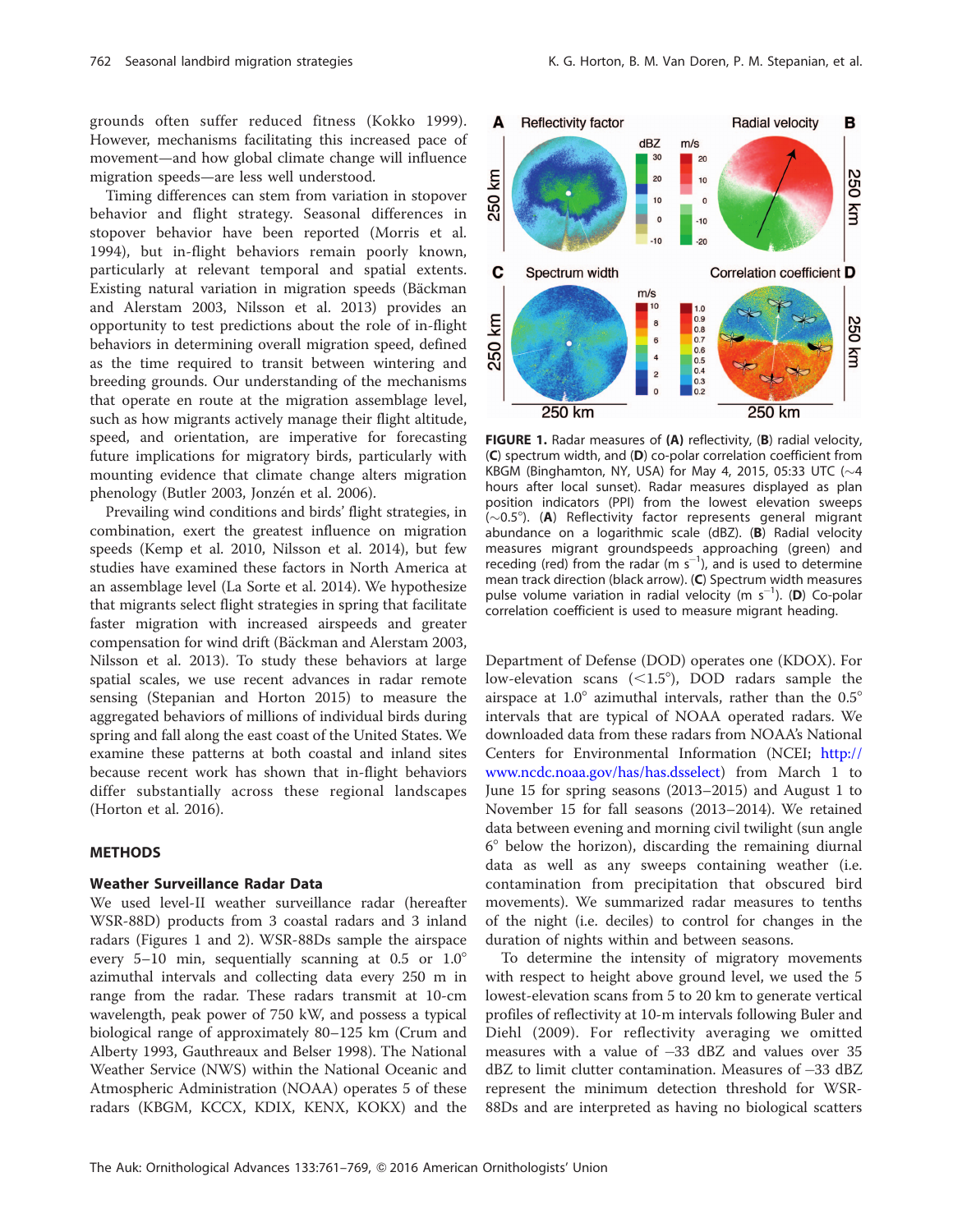

FIGURE 2. Rose diagrams depict distributions of migrant track (red) and heading (blue) for (A) spring and (B) fall migratory seasons. Black arrows denote preferred direction of movement (PDM) and gray arrows mean nightly wind direction. Track and heading distributions were weighted by scaled reflectivity factor, and wind direction by the product of reflectivity factor and wind speed. See Table 1 for site-specific summaries of track, heading, wind direction, and PDM.

(also, termed clear-air). Using the lowest-elevation sweeps  $(\sim 0.5^{\circ})$ , we used velocity azimuth display (VAD) techniques on radial velocity fields to determine migrant track, the direction of bird movements over the ground (Figure 1B; Browning and Wexler 1968, Green and Alerstam 2002). When necessary, we dealiased measures of radial velocity (Sheldon et al. 2013). We eliminated VADs with poor fits (RMSE  $>$  5), and to limit insect contamination we excluded VADs with RMSE less than one (Dokter et al. 2011). This filtering eliminated 284,429 10-m height bins (11.9%) during spring and 172,100 (5.6%) during fall. The resultant mean RMSE for sites varied from 3.21 and 3.67.

Because radar-derived velocities are an average of behaviors of individuals within a pulse volume, conflicting or diverse migratory strategies within a volume could theoretically be masked, and average airspeed estimates

could be biased low. At times when flight speeds and trajectories within a sampling volume are diverse, we expect the spread, or width, of the Doppler spectrum to be large. Spectrum width is a measure of velocity variability (Figure 1C) that is archived at level-II (Crum and Alberty 1993, Crum et al. 1993), but it is used infrequently in biological applications (Diehl and Larkin 2005). To examine the diversity of radial velocities within pulse volumes for evidence that any observed velocity differences could be due to averaging of multiple behaviors, we examined average spectrum width from 20 to 125 km for each sweep. We omitted clear-air measures (i.e. cases with no migration) from these averages.

To determine migrant heading, the direction of the body axis, we used polarimetric azimuth displays (Figure 1D; Stepanian and Horton 2015). In-flight migrants have an anatomical axis of symmetry coincident with their body orientation, and they show strong azimuthal patterns in polarimetric fields (Zrnic and Ryzhkov 1998, Stepanian and Horton 2015). From these data, we defined the axis of symmetry, based on correlation coefficient ( $\rho_{\text{HV}}$ , Figure 1D; Stepanian and Horton 2015). This axis is the azimuth of orientation of migrants, which is independent of radial velocity and wind measurements.

All measures of migrant track, heading, and groundspeed were projected at 10-m height intervals up to 2 km above ground level. For purposes of averaging we weighted all measures following the distribution of the vertical profile of reflectivity (dBZ).

#### Winds Aloft

In addition to determining the mean track direction of migrants aloft, VADs also reveal migrant groundspeed (i.e. speed relative to the ground). Groundspeed includes contributions from migrants via powered flight (airspeed) and wind speed and direction. Given estimates of groundspeed, wind direction, and wind speed, we calculated migrant airspeeds through vector subtraction. We used North American Regional Reanalysis (NARR) data to determine wind direction and speed aloft, with a spatial resolution of  $\sim$ 32 km and temporal resolution of every 3 hr (Mesinger et al. 2006). For each 10-m measure of groundspeed, we linked the closest spatial and temporal measures of wind speed and direction. As an additional step to limit insect contamination, we eliminated height intervals (10-m samples) with airspeeds less than 5 m  $\mathrm{s}^{-1}$ (Larkin 1991, Gauthreaux and Belser 1998). This filtering eliminated 118,892 10-m height bins (5.0%) during spring and 335,997 (10.9%) during fall. When summarizing wind vectors we weighted directions by migration intensity (reflectivity) and wind speed  $(m s<sup>-1</sup>)$ . To follow the conventions of track and heading directions, we summarized winds to represent the direction toward which winds were moving (Green and Alerstam 2002). In summary, we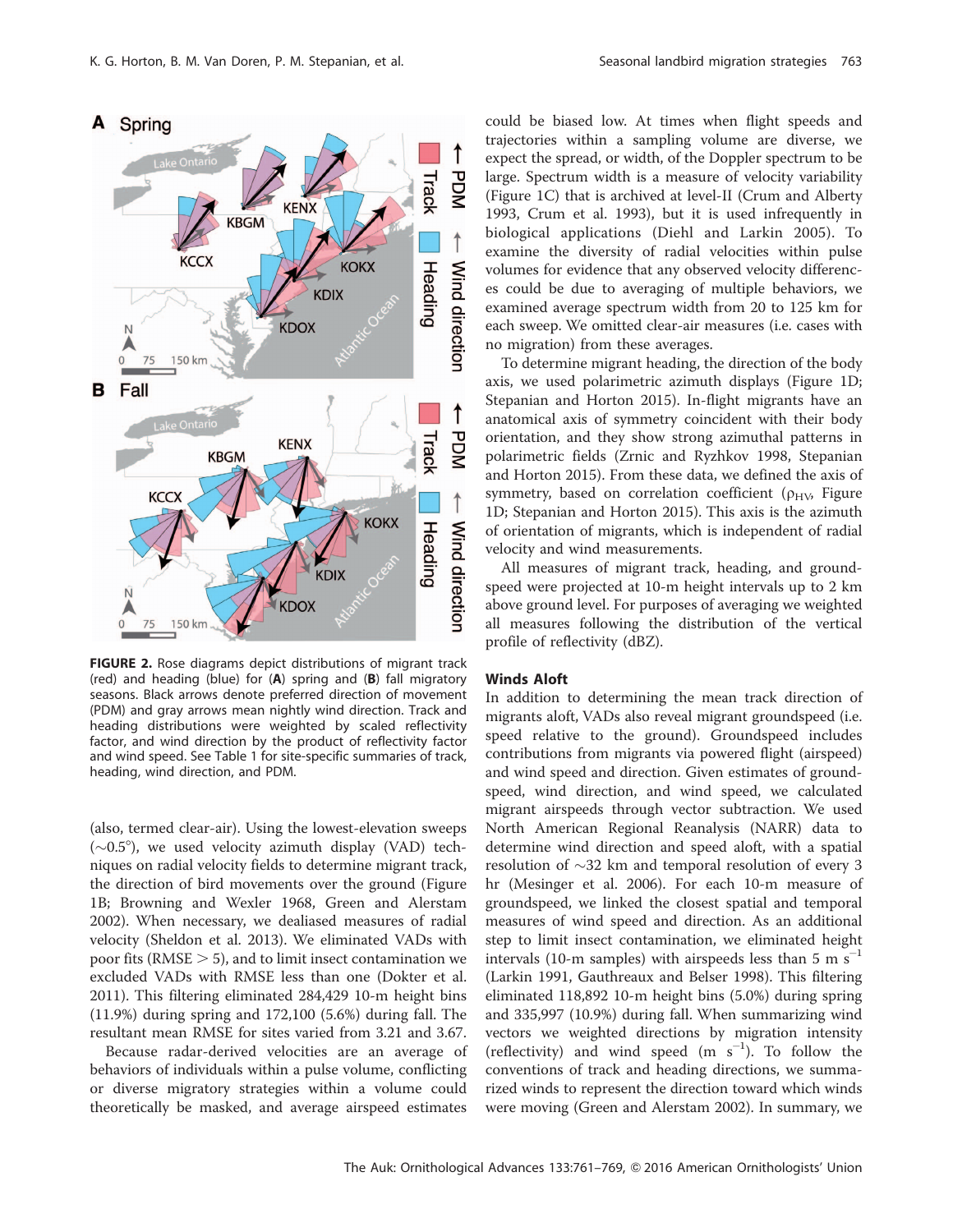apply 2 independent techniques for ameliorating insect contamination in our radar data, filtering by RMSE (Dokter et al. 2011) and airspeeds (Diehl et al. 2003, Buler and Dawson 2014, Van Doren et al. 2014, Horton et al. 2015, Farnsworth et al. 2016), and investigate the seasonal variability in radial velocities using spectrum width. In contrast, most recent radar ornithology studies have applied only one of these methods. Therefore, our dataset is likely to contain less insect contamination than most, if not all, existing studies that have used weather surveillance radar.

## **Statistics**

To determine flight behaviors (i.e. wind drift or compensation), we used a mixed model approach, regressing track on the difference between track and heading  $(\alpha)$  (Green and Alerstam 2002). This approach yields 2 important metrics describing migrant flight strategy: (1) slope of  $\alpha$ , a measure of drift propensity (0: complete wind drift compensation, 1: complete wind drift); and (2) y-intercept, a measure of preferred direction of movement (PDM) (Chapman et al. 2011, Kemp et al. 2012). To limit pseudoreplication from repeated measure decile samples, we used a series of random effects, including radar site, year, and ordinal date as random intercepts and  $\alpha$  as a random slope (Horton et al. 2016, Van Doren et al. 2016). For temporal examinations decile was included as a fixed effect.

We used a linear mixed model (LMM) to test for seasonal and site differences in groundspeeds, airspeeds, and spectrum width, and to calculate radar-specific means of migrant track, heading, groundspeed, and airspeed. We weighted all analyses by scaled radar reflectivity factor (dBZ). We conducted statistical analyses in R, version 3.0.2 (R Core Team 2014), and linear mixed models were implemented using the lme4 and lmerTest packages (Bates et al. 2014, Kuznetsova et al. 2014). We determined the marginal variance explained by fixed effects using the piecewiseSEM package in R (Lefcheck 2015).

#### RESULTS

Using weather surveillance radar measures (Figure 1A– D) we sampled a total of 67 spring nights (1,756 deciles) and 78 fall nights (2,129 deciles) (Table 1).

## Flight Speeds

Migrant groundspeeds were significantly faster during spring (LMM;  $P < 0.001$ ), averaging 4.1  $\pm$  0.5 m s<sup>-</sup>  $\overline{1}$ (mean  $\pm$  95% CI) faster across coastal and inland regions (Figure 3A). Within each season, migrants at inland sites tended toward faster groundspeeds, significantly so only during spring (spring:  $1.1 \pm 1.0$  m s<sup>-1</sup>,  $P < 0.05$ ; fall: 0.49

seasons at six WSR-88D stations in the eastern United States.

|  |  |  |  | G. Horton, B. M. Van Doren, P. M. Stepanian, et al. |  |
|--|--|--|--|-----------------------------------------------------|--|

|        |       |                                                                                                                   | easons at six WSR-88D stations in the eastern Uniter |                                                                                 | States.                            |                                               |                                              | <b>ABLE 1.</b> Sampling effort, mean track, heading, groundspeed, airspeed, wind direction, slope of $\alpha$ , and preferred direction of movement (PDM) for spring and fall migration |                                                     |                                                                     |                                            |
|--------|-------|-------------------------------------------------------------------------------------------------------------------|------------------------------------------------------|---------------------------------------------------------------------------------|------------------------------------|-----------------------------------------------|----------------------------------------------|-----------------------------------------------------------------------------------------------------------------------------------------------------------------------------------------|-----------------------------------------------------|---------------------------------------------------------------------|--------------------------------------------|
| egion  | Radar | Season                                                                                                            | Sampling<br>nights                                   | Deciles                                                                         | $\pm$ 95% $\text{Cl}$<br>Track (°) | Heading (°)<br>$± 95%$ CI                     | $±$ 95% $Cl$<br>Wind (°)                     | $\text{ms}^{-1}$ ) $\pm$ 95% C<br>Groundspeed                                                                                                                                           | Airspeed (ms <sup>-1</sup> )<br>$\pm$ 95% $\subset$ | Slope of $\alpha$<br>$- 95%$ CI                                     | $±$ 95% $Cl$<br><b>PDM</b>                 |
| Inland | KBGM  |                                                                                                                   |                                                      |                                                                                 | 4.5                                | 4.6                                           | 6.7<br>68.7 ±                                | $14.5 +$                                                                                                                                                                                | 0.7<br>$+1$<br>0.9                                  | 0.15                                                                | S.G<br>$+1$<br>44.6                        |
|        |       |                                                                                                                   |                                                      |                                                                                 | $194.0 +$                          |                                               | 4.5<br>$+1$<br>46.3                          | $\overline{0}$<br>$+1$<br>11.6                                                                                                                                                          | $+1$                                                | $+1$                                                                | $+1$<br>195.6                              |
|        | KCCX  |                                                                                                                   |                                                      |                                                                                 | 4.5                                | 4.5                                           | 5.9<br>$\qquad \qquad + \,$<br>50.8          | $\qquad \qquad + \,$<br>15.1                                                                                                                                                            | $+$                                                 | $\ddot{+}$                                                          | 5.0<br>$+1$                                |
|        |       |                                                                                                                   | 58                                                   |                                                                                 |                                    |                                               | $+$<br>59.3                                  | $+$<br>10.9                                                                                                                                                                             | $+1$                                                | $+1$                                                                | $+1$<br>42.2<br>199.9                      |
|        | KENX  |                                                                                                                   | 39                                                   |                                                                                 | 0<br>0 4<br>0 6                    |                                               | $+$<br>71.3                                  | $\qquad \qquad + \,$                                                                                                                                                                    | $+1$                                                | $+1$                                                                | $+1$<br>49.1                               |
|        |       |                                                                                                                   |                                                      |                                                                                 |                                    |                                               | $+1$<br>50.4                                 | $+1$                                                                                                                                                                                    | $+1$                                                | $\ddot{+}$                                                          | $+1$<br>191.7                              |
| istal  | KDIX  |                                                                                                                   |                                                      |                                                                                 | $4.5$<br>6.3                       | $3.3 +$                                       | $+1$<br>79.0                                 | $+1$<br>$15748$<br>$-140$<br>$-16$                                                                                                                                                      | $+1$<br>$8.6$<br>$0.8$<br>$8.1$                     | $\ddot{+}$                                                          | $+1$<br>$35.5$<br>$206.3$<br>$36.8$        |
|        |       |                                                                                                                   |                                                      |                                                                                 |                                    | $245.4 \pm$                                   | $+1$<br>57.1                                 | $+1$                                                                                                                                                                                    | $+1$                                                | $\ddot{+}$                                                          | $+1$                                       |
|        | KDOX  | הם<br>הם הם הם הם הם הם הם<br>הם הם הם הם הם הם<br>הם הם הם הם הם הם<br>הם הם הם הם הם הם הם<br>הם הם הם הם הם הם | 423485                                               | 8 8 8 8 7 8 9 8 9 8 9 8<br>0 8 8 8 4 4 9 0 9 8 9 9 9<br>0 9 8 9 7 8 9 9 9 9 9 9 | 4.5                                | d 4 4 4 4 4 4 4<br>O V V O O N O O<br>$6.9 +$ | o ro ro do r<br>o ro ro do r<br>$+1$<br>82.9 | 25282525<br>$+1$<br>13.7                                                                                                                                                                | $+1$<br>10.7                                        | $+1$<br>5<br>5 5 8 5 9 8 9 8 9 9 9 9 9 9<br>5 5 5 5 6 6 6 6 6 6 6 6 | ることのこの4 4 6<br>4 4 4 6 6 9 9 4 4 6<br>$+1$ |
|        |       |                                                                                                                   |                                                      |                                                                                 | $\overline{6}$<br>$+1$             | $238.9 +$                                     | $+1$<br>59.1                                 | $+$<br>10.3                                                                                                                                                                             | $+1$<br>$\frac{8.2}{0.4}$                           | $\ddot{+}$                                                          | $+1$                                       |
|        | KOKX  |                                                                                                                   |                                                      |                                                                                 | 4.9                                | $+1$<br>$\overline{0}$                        | $+1$<br>85.6                                 | $+1$<br>14.0                                                                                                                                                                            | $+$                                                 | $+1$                                                                | $+1$<br>204.4<br>42.4                      |
|        |       |                                                                                                                   |                                                      | 221                                                                             | 6.6<br>$+1$<br>208.1               | 4.3<br>$+1$<br>251.2                          | $\frac{1}{2}$<br>59.5                        | $\frac{8}{2}$<br>$+$<br>$\frac{0}{2}$                                                                                                                                                   | 0.5<br>$+1$<br>7.6                                  | 0.17<br>$+1$                                                        | $+$<br>211.0                               |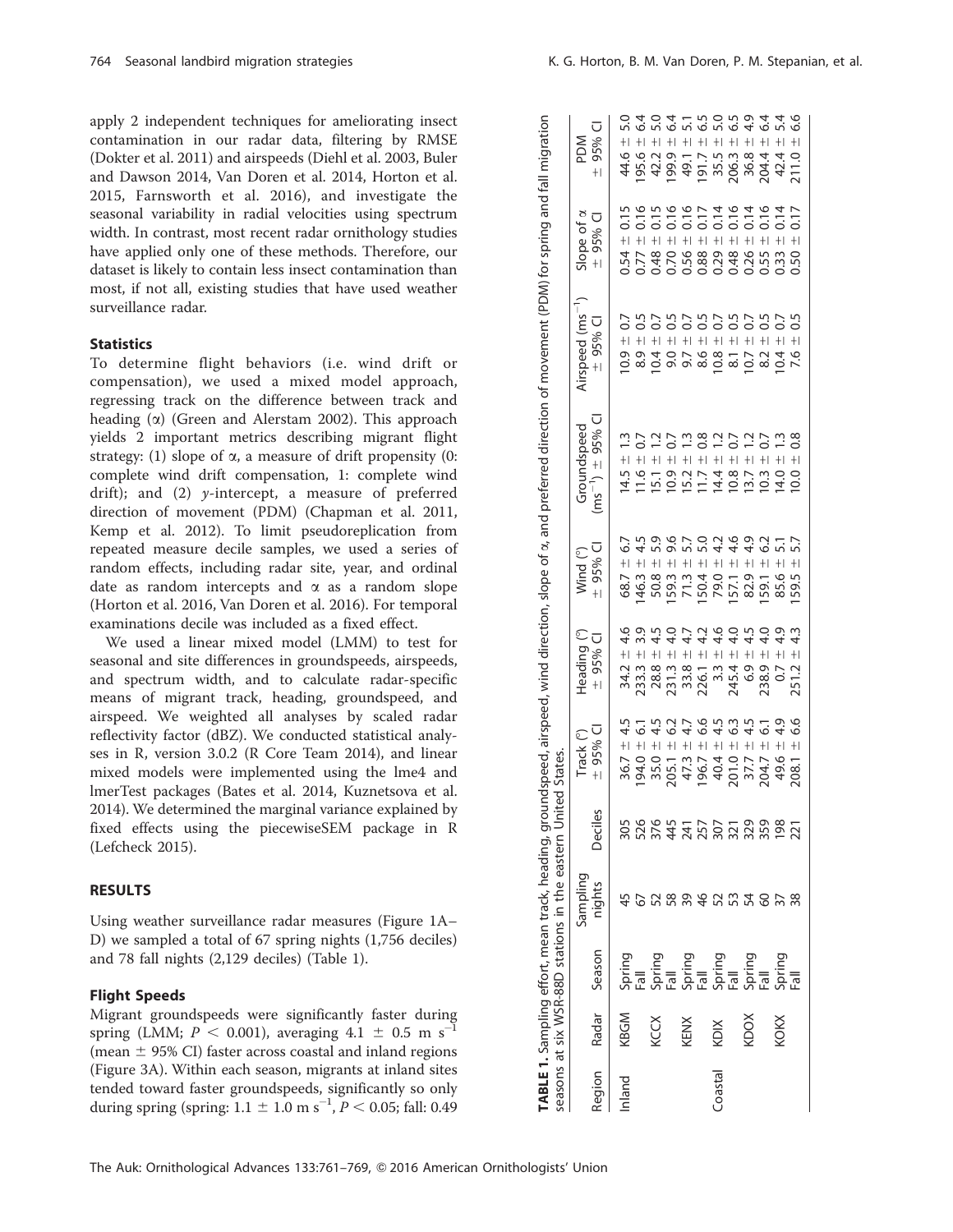

FIGURE 3. (A) Migrant groundspeed, (B) spectrum width, and (C) airspeed distributions during spring (light gray) and fall (dark gray) migratory periods. We excluded airspeeds  $\leq$ 5.0 m s<sup>-1</sup> to reduce effects of insect contamination. See Table 1 for sitespecific summaries of the groundspeeds and airspeeds.

 $\pm$  0.51 m s<sup>-1</sup>, P = 0.10). Groundspeeds changed through the night during spring (LMM; coastal:  $-0.05 \pm 0.06$  m  $s^{-1}$ ,  $P = 0.121$ ; inland:  $0.32 \pm 0.04$  m  $s^{-1}$ ,  $P < 0.001$ ) and significantly decreased during fall (LMM; coastal: –0.12  $\pm$ 0.04 m s<sup>-1</sup>,  $P < 0.001$ ; inland: -0.12  $\pm$  0.04 m s<sup>-1</sup>,  $P <$ 0.001). We did not find seasonal nor site differences in spectrum width (LMM;  $P = 0.471$  and  $P = 0.488$ , respectively; Figure 3B).

Airspeeds of free-flying migrants, groundspeeds minus the influence of winds aloft, also showed strong seasonal

differences, with spring migrants averaging  $2.3 \pm 0.4$  m s<sup>-1</sup> faster than fall (LMM;  $P \le 0.001$ , Figure 3C). During spring, airspeeds between inland and coastal regions did not differ (LMM;  $P < 0.678$ ), whereas in fall, migrants at inland sites averaged 0.9  $\pm$  0.3 m s<sup>-1</sup> faster (LMM; P  $<$ 0.001). Airspeeds changed through the night, although generally weakly, during spring (LMM; coastal:  $0.06 \pm 0.06$ ) m s<sup>-1</sup>, *P* < 0.05; inland: 0.13  $\pm$  0.06 m s<sup>-1</sup>, *P* < 0.001) and fall (LMM; coastal:  $0.09 \pm 0.03$  m s<sup>-1</sup>,  $P < 0.001$ ; inland:  $-0.01 \pm 0.03$  m s<sup>-1</sup>,  $P = 0.525$ ).

Although groundspeeds and airspeeds exhibited temporal differences, the marginal variance explained by decile period of the night was less than 3.6%, in comparison to seasonal differences which explained  $>25\%$  of the marginal variance.

## Flight Strategy

Migrant track direction was to the northeast during spring for inland and coastal regions, whereas heading was comparatively more northerly for coastal sites (Figure 2A, Table 1). During fall, track direction was generally due south and heading due southwest (Figure 2B, Table 1). Overall we found a lower extent of wind drift during spring (slope of  $\alpha = 0.39 \pm 0.10$ ) than in fall (slope of  $\alpha = 0.66 \pm 0.66$ 0.12) (Table 1). Inland sites (spring and fall) and coastal sites (spring) showed little temporal variation in flight strategy over the course of the night (Figure 4A and B). In contrast, fall migrants at coastal sites showed an increased propensity for compensation through the night (Figure 4B). The average PDM during spring for coastal migrants was 38.0  $\pm$  3.6° and 45.2  $\pm$  3.5° for inland migrants (Table 1). During fall PDM was  $207.1 \pm 4.3^{\circ}$  for coastal migrants and 195.7  $\pm$  4.3° for inland migrants (Table 1).

# **DISCUSSION**

# Seasonal Differences in Flight Behavior

We observed faster groundspeeds and airspeeds in spring, supporting our hypothesis that migrants fly faster toward rather than away from their breeding grounds. We documented a higher average seasonal airspeed ratio of 1.28 (spring:fall) than those previously reported (1.12– 1.19; Karlsson et al. 2012, Nilsson et al. 2013, 2014). By arriving early, migrants are better positioned to have increased access to resources, which can directly influence reproductive fitness (Kokko 1999). Increased airspeeds during spring can also increase flight precision by facilitating greater compensation (Karlsson et al. 2012). Because airspeeds limit migrants' abilities to fully compensate for diverse wind scenarios, subtle changes may lead to substantial differences in migration speeds. For instance, a bird perfectly compensating for a  $7.0 \text{ m s}^{-1}$ crosswind would see a 14.4% increase in distance covered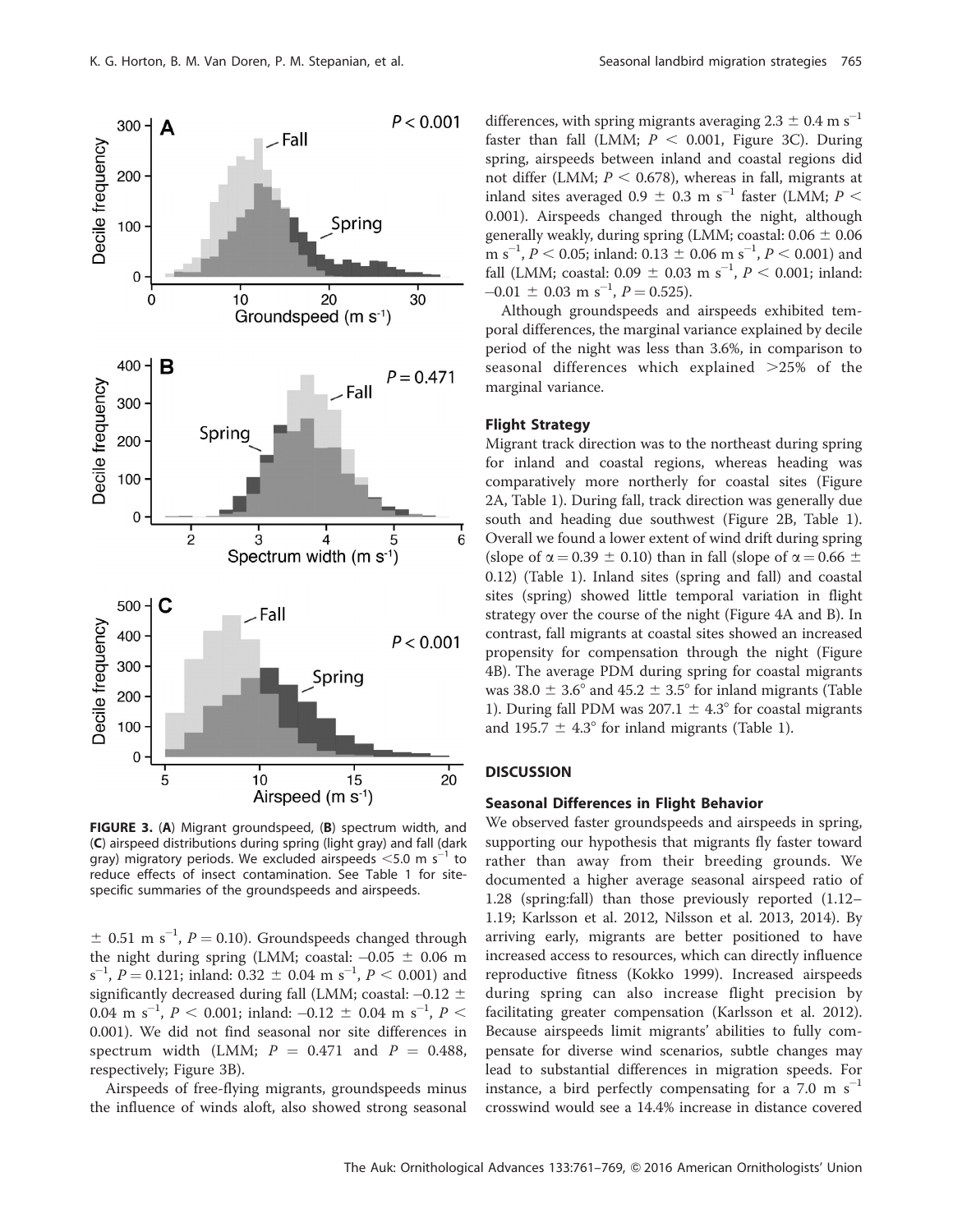A





FIGURE 4. (A) Inland and (B) coastal flight strategy during spring (light gray) and fall (dark gray) through the night (decile). Slope of a represents drift propensity; 0: complete wind drift compensation, 1: complete wind drift. Error bars represent 95% confidence intervals. See Table 1 for site-specific summaries of the slope of  $\alpha$ .

for a 6-hr flight with a 2.4 m  $s^{-1}$  increase in airspeed (spring 10.6 m  $s^{-1}$ , fall 8.3 m  $s^{-1}$ ).

We found an even greater difference in seasonal groundspeeds (spring:fall; 1.39) relative to airspeeds, which were considerably faster during spring  $(14.7 \text{ m s}^{-1})$  than during fall (10.6 m  $s^{-1}$ ). Groundspeeds were consistently faster than airspeeds during both seasons: by 4.1 m  $s^{-1}$  in spring and  $2.3 \text{ m s}^{-1}$  in fall. Seasonal wind regimes are partially responsible for groundspeed differences—on average, migrants experienced more tailwinds in spring and more crosswinds in fall—but deciphering ultimate motivations for changes in airspeeds is difficult and potentially complicated by seasonal age and experience differences, resource competition, compensatory ability, and distance from final destination, among other factors. It is also possible that, despite filtering the data, more slowflying insects were included in the fall samples than the spring samples.

Flight strategies contrasted starkly between seasons, with spring migrants exhibiting greater compensatory tendencies. The difference between mean track and

heading directions across the sites was comparatively lower during spring (29.6  $\pm$  1.05°) than fall (40.2  $\pm$  1.06°), similar to what Bäckman & Alerstam (2003) found. The headings of coastal migrants, both in spring and fall, tended to point inland (Figure 2A and B). Within-night flight strategies were relatively stable, although fall coastal migrants exhibited a more dynamic strategy and compensated more later in the night (Horton et al. 2016). Geography may partly explain these coastal differences, with northbound spring migrants facing much more land to the north than to the east, and fall migrants encountering a tapering coastline heading south. For migrants over coastal areas, the danger of wind drift over the ocean may also account for differences in flight strategies. Surprisingly, fall airspeeds were slower at coastal sites (Table 1), a strategy that hinders the capacity of migrants to compensate for wind drift (Karlsson et al. 2012). One possible explanation for this observation is that slower airspeeds in coastal areas and later in the night reflect differences in the composition of migrants instead of the changing behavior of individuals. Since migrants with lower airspeeds are more prone to coastward drift, these slower-flying birds should be more numerous in coastal areas; this would explain the counterintuitive airspeed result. This also strongly suggests that birds achieve the observed shift toward a compensatory strategy in coastal areas by increasing their track and heading differences (i.e.  $\alpha$ ), rather than by increasing their airspeeds.

Seasonal differences in flight behavior may also result from the preponderance of young, inexperienced hatchyear individuals during fall, especially in coastal regions (Ralph 1978, Morris et al. 1996, Woodrey and Moore 1997). Although inexperienced migrants do not tend to fly at lower airspeeds (Mitchell et al. 2015), they may be more willing to fly under a greater diversity of wind regimes and may show wider heading distributions (Moore 1984). Age may influence the abilities of migrants to account for wind drift and may explain the occurrence of increased drift during fall (Thorup et al. 2003). Thorup et al. (2003) reported age-dependent wind drift compensation in raptors, with young, first-year individuals showing a greater susceptibility to wind drift. This trend presumably applies to migrant songbirds as well (Ralph 1978), but individual monitoring technology for these assessments in smaller-bodied birds is limited.

Greater dispersion of flight directions could also account for radar-derived airspeed differences across seasons. We predicted this attribute would manifest in seasonally or regionally high measures of spectrum widths (a measure of radial velocity variability). However, this was not evident in our analysis, suggesting that we can attribute airspeed differences to variation in migrant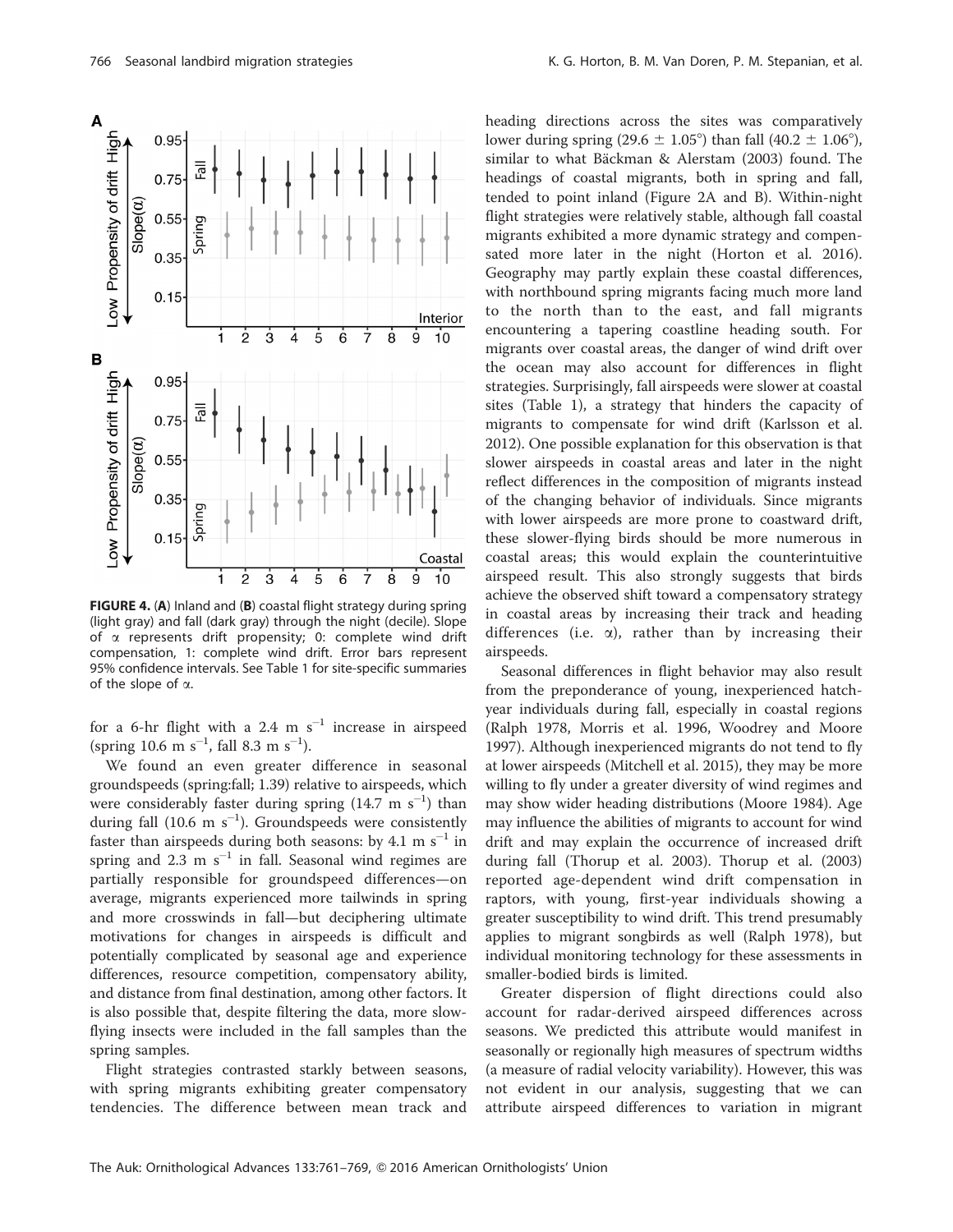behavior and not sampling bias due to volume averaging of radial velocities.

# Flight Behavior in Response to Changes in Large-Scale Wind Patterns

The observed seasonal, regional, and temporal differences reveal plasticity in birds' flight behaviors. Such plasticity may be important if migrants need to advance their migration phenologies in response to climate change. Decisions made during stopover and in flight influence overall migration speed and may constrain birds' migration strategies without considering additional selection pressures from climate change (Coppack and Both 2002). Tradeoffs between decisions about stopover duration and flight speeds define migration speed, and changing seasonal and regional forces shaping migratory life histories will determine how migrants optimize their behaviors to cope with a changing environment (Alerstam 2011).

Dominant wind patterns may have the greatest effect on migration timing by influencing migrant flight speeds (Kemp et al. 2010, La Sorte et al. 2014). In our study, fall migrants faced substantial crosswinds relative to their PDM (46.2° between PDM and mean wind direction), in contrast to spring  $(31.3^{\circ})$ . Summarizing all nocturnal wind directions (not limited to sampling nights), spring nights exhibited more favorable flying conditions, with winds in the general direction of the PDM  $\pm$  45° on 40.3% of nights; only 22.0% of fall nights showed favorable conditions (chi-square test:  $\chi^2 = 77.0$ ,  $P < 0.001$ ). Thus, during spring birds encountered more tailwinds, and additionally showed more relative compensatory behaviors. This suggests that spring migrants benefitted from more favorable winds, which required lower offsets to compensate for drift when necessary. Furthermore, birds compensated even though displacement would have been less (relative to fall) if they had drifted.

Climate change–induced shifts in wind intensity may influence migration speed, presumably by altering both stopover duration and in-flight migration speed. Wind speeds over the last  $\sim$ 30–60 years have declined across much of North America (Pryor et al. 2009), partly as a result of changes in global climate, and future declines are predicted to be greatest in the eastern United States  $(\sim15\%$ decrease in wind speeds; Pryor and Barthelmie 2011). During fall, weaker opposing winds could yield additional nights that are seasonally favorable for migration, thereby reducing stopover duration by providing more opportunities for flight (Erni et al. 2002, Shamoun-Baranes et al. 2006, Kemp et al. 2010, 2013). In flight, declining speeds of seasonally favorable winds would reduce overall groundspeeds and increase energetic expenditure, both during spring and fall. Under these scenarios we predict overall decreases in levels of wind drift, especially during fall. Lower wind speeds would serve to reduce flight speeds and

might reduce seasonal differences in overall phenology. However, because future projections of wind regimes are imperfect, more research is needed to examine the direction and confidence of these changes. Nonetheless, it is clear that these already rapid spring migrations will need to advance further to keep pace with climate change (Coppack and Both 2002). Reduced wind assistance in spring could decrease spatial and temporal flexibility associated with stopover biology.

Additional work is needed to shed light on the motivating factors that drive seasonal flight strategies and the plasticity of these behaviors across greater latitudinal extents. Seasonally appropriate shifts in flight strategy may emerge as migrants approach wintering or breeding grounds (i.e. increased compensation), although no such assessment has been performed to date. Whereas our results demonstrate that migrants are more likely to compensate during spring, we are unable to determine if this pattern varies within the season at more extreme latitudes. Nonetheless, this study demonstrates that weather surveillance radar networks can enable enhanced geographic and temporal coverage to advance our understanding of how migrants moderate migration speeds, cope with wind drift, and alter behaviors across spatial and temporal gradients.

#### **Conclusions**

Migrants fly more rapidly and precisely in spring than in fall migration. Although causal processes for these differences may be difficult to define explicitly (i.e. for factors like airspeeds that are under migrants' controls), seasonal changes may indicate a more efficient form of flight during spring or migrants' willingness to engage in more costly (i.e. increased efforts toward precision of flights) behaviors to reach breeding grounds in less time. We found greater wind drift compensation during spring, which may be enhanced by faster airspeeds and increased frequency of favorable wind conditions (i.e. less frequent crosswinds). However, these in-flight factors cannot completely account for seasonal differences in migratory phenology, as stopover duration represents a major component of timing. Regardless, these results are important in understanding migratory behavior in Nearctic–Neotropical migrants; variation in flight behaviors suggests that phenotypic plasticity could be an important factor in migrants' phenological responses to climate change.

#### ACKNOWLEDGMENTS

We would like to thank Eli S. Bridge and Michael A. Patten for constructive comments.

Funding statement: Funding for this project was provided by National Science Foundation grants EF-1340921 and IIS-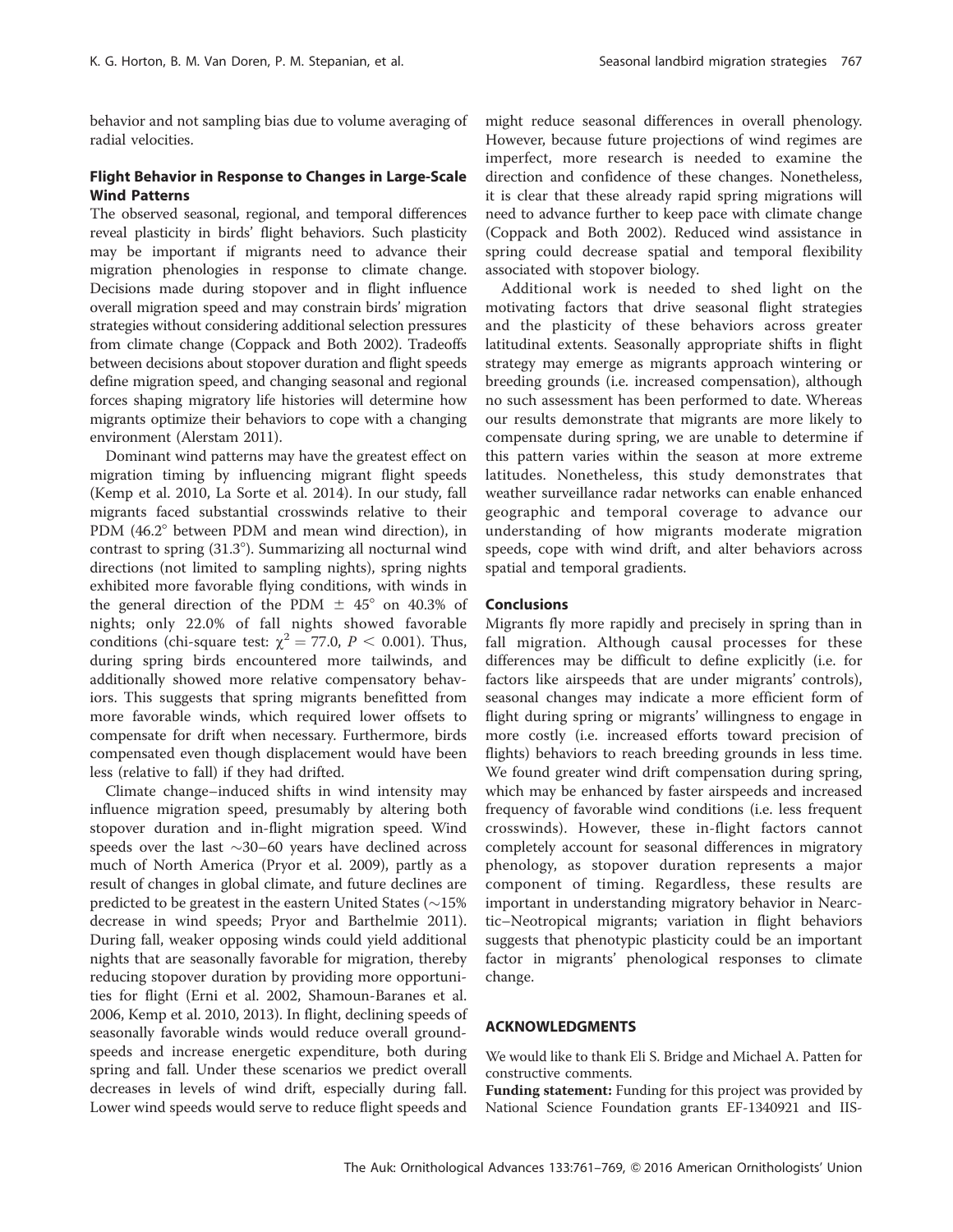1125098, Leon Levy Foundation, and National Institute for Food and Agriculture of the U.S. Department of Agriculture award 2013-67009-20369.

Author contributions: All authors worked to conceive and design this study. KGH processed all radar data, generated figures, and drafted the manuscript. KGH and BMVD conducted statistical analyses. All authors provided editorial advice.

# LITERATURE CITED

- Alerstam, T. (1979). Wind as selective agent in bird migration. Ornis Scandinavica 10:76–93.
- Alerstam, T. (2011). Optimal bird migration revisited. Journal of Ornithology 152:5–23.
- Alerstam, T., and A. Hedenström (1998). The development of bird migration theory. Journal of Avian Biology 29:343–369.
- Bäckman, J., and T. Alerstam (2003). Orientation scatter of freeflying nocturnal passerine migrants: Components and causes. Animal Behaviour 65:987–996.
- Bates, D., M. Mächler, B. Bolker, and S. Walker (2014). Fitting linear mixed-effects models using lme4. arXiv:1406.5823 [stat].
- Browning, K. A., and R. Wexler (1968). The determination of kinematic properties of a wind field using Doppler radar. Journal of Applied Meteorology 7:105–113.
- Buler, J. J., and D. K. Dawson (2014). Radar analysis of fall bird migration stopover sites in the northeastern U.S. The Condor: Ornithological Applications 116:357–370.
- Buler, J. J., and R. H. Diehl (2009). Quantifying bird density during migratory stopover using weather surveillance radar. IEEE Transactions on Geoscience and Remote Sensing 47:2741– 2751.
- Butler, C. J. (2003). The disproportionate effect of global warming on the arrival dates of short-distance migratory birds in North America. Ibis 145:484–495.
- Chapman, J. W., R. H. G. Klaassen, V. A. Drake, S. Fossette, G. C. Hays, J. D. Metcalfe, A. M. Reynolds, D. R. Reynolds, and T. Alerstam (2011). Animal orientation strategies for movement in flows. Current Biology 21:R861–R870.
- Coppack, T., and C. Both (2002). Predicting life-cycle adaptation of migratory birds to global climate change. Ardea 90:369– 378.
- Crum, T. D., and R. L. Alberty (1993). The WSR-88D and the WSR-88D operational support facility. Bulletin of the American Meteorological Society 74:1669–1687.
- Crum, T. D., R. L. Alberty, and D. W. Burgess (1993). Recording, archiving, and using WSR-88D data. Bulletin of the American Meteorological Society 74:645–653.
- Diehl, R. H., and R. P. Larkin (2005). Introduction to the WSR-88D (NEXRAD) for ornithological research. In Bird Conservation Implementation and Integration in the Americas: Proceedings of the Third International Partners in Flight Conference (C. J. Ralph and T. D. Rich, Editors). USDA Forest Service, General Technical Report PSW-GTR-191. pp. 876–888.
- Diehl, R. H., R. P. Larkin, and J. E. Black (2003). Radar observations of bird migration over the Great Lakes. The Auk 120:278–290.
- Dokter, A. M., F. Liechti, H. Stark, L. Delobbe, P. Tabary, and I. Holleman (2011). Bird migration flight altitudes studied by a network of operational weather radars. Journal of The Royal Society Interface 8:30–43.
- Erni, B., F. Liechti, L. G. Underhill, and B. Bruderer (2002). Wind and rain govern the intensity of nocturnal bird migration in central Europe - A log-linear regression analysis. Ardea 90: 155–166.
- Farnsworth, A., B. M. Van Doren, W. M. Hochachka, D. Sheldon, K. Winner, J. Irvine, J. Geevarghese, and S. Kelling (2016). A characterization of autumn nocturnal migration detected by weather surveillance radars in the northeastern USA. Ecological Applications 26:752–770.
- Gauthreaux, S. A., and C. G. Belser (1998). Displays of bird movements on the WSR-88D: Patterns and quantification. Weather and Forecasting 13:453–464.
- Green, M., and T. Alerstam (2002). The problem of estimating wind drift in migrating birds. Journal of Theoretical Biology 218:485–496.
- Horton, K. G., W. G. Shriver, and J. J. Buler (2015). A comparison of traffic estimates of nocturnal flying animals using radar, thermal imaging, and acoustic recording. Ecological Applications 25:390–401.
- Horton, K. G., B. M. Van Doren, P. M. Stepanian, W. M. Hochachka, A. Farnsworth, and J. F. Kelly (2016). Nocturnally migrating songbirds drift when they can and compensate when they must. Scientific Reports 6:21249. doi[:10.1038/srep21249](dx.doi.org/10.1038/srep21249)
- Jonzén, N., A. Lindén, T. Ergon, E. Knudsen, J. O. Vik, D. Rubolini, D. Piacentini, C. Brinch, F. Spina, L. Karlsson, M. Stervander, et al. (2006). Rapid advance of spring arrival dates in longdistance migratory birds. Science 312:1959–1961.
- Karlsson, H., C. Nilsson, J. Bäckman, and T. Alerstam (2012). Nocturnal passerine migrants fly faster in spring than in autumn: A test of the time minimization hypothesis. Animal Behaviour 83:87–93.
- Kemp, M. U., J. Shamoun-Baranes, A. M. Dokter, E. Van Loon, and W. Bouten (2013). The influence of weather on the flight altitude of nocturnal migrants in mid-latitudes. Ibis 155:734– 749.
- Kemp, M. U., J. Shamoun-Baranes, H. Van Gasteren, W. Bouten, and E. E. Van Loon (2010). Can wind help explain seasonal differences in avian migration speed? Journal of Avian Biology 41:672–677.
- Kemp, M. U., J. Shamoun-Baranes, E. E. Van Loon, J. D. McLaren, A. M. Dokter, and W. Bouten (2012). Quantifying flowassistance and implications for movement research. Journal of Theoretical Biology 308:56–67.
- Kokko, H. (1999). Competition for early arrival in migratory birds. Journal of Animal Ecology 68:940–950.
- Kuznetsova, A., P. B. Brockhoff, and R. H. B. Christensen (2014). lmerTest: Tests in Linear Mixed Effects Models. R package version 2.0-20. [https://cran.r-project.org/web/packages/](https://cran.r-project.org/web/packages/lmerTest/index.html) [lmerTest/index.html](https://cran.r-project.org/web/packages/lmerTest/index.html)
- Larkin, R. P. (1991). Flight speeds observed with radar, a correction: Slow ''birds'' are insects. Behavioral Ecology and Sociobiology 29:221–224.
- La Sorte, F. A., D. Fink, W. M. Hochachka, J. P. DeLong, and S. Kelling (2013). Population-level scaling of avian migration speed with body size and migration distance for powered fliers. Ecology 94:1839–1847.
- La Sorte, F. A., D. Fink, W. M. Hochachka, A. Farnsworth, A. D. Rodewald, K. V. Rosenberg, B. L. Sullivan, D. W. Winkler, C. Wood, and S. Kelling (2014). The role of atmospheric conditions in the seasonal dynamics of North American migration flyways. Journal of Biogeography 41:1685–1696.